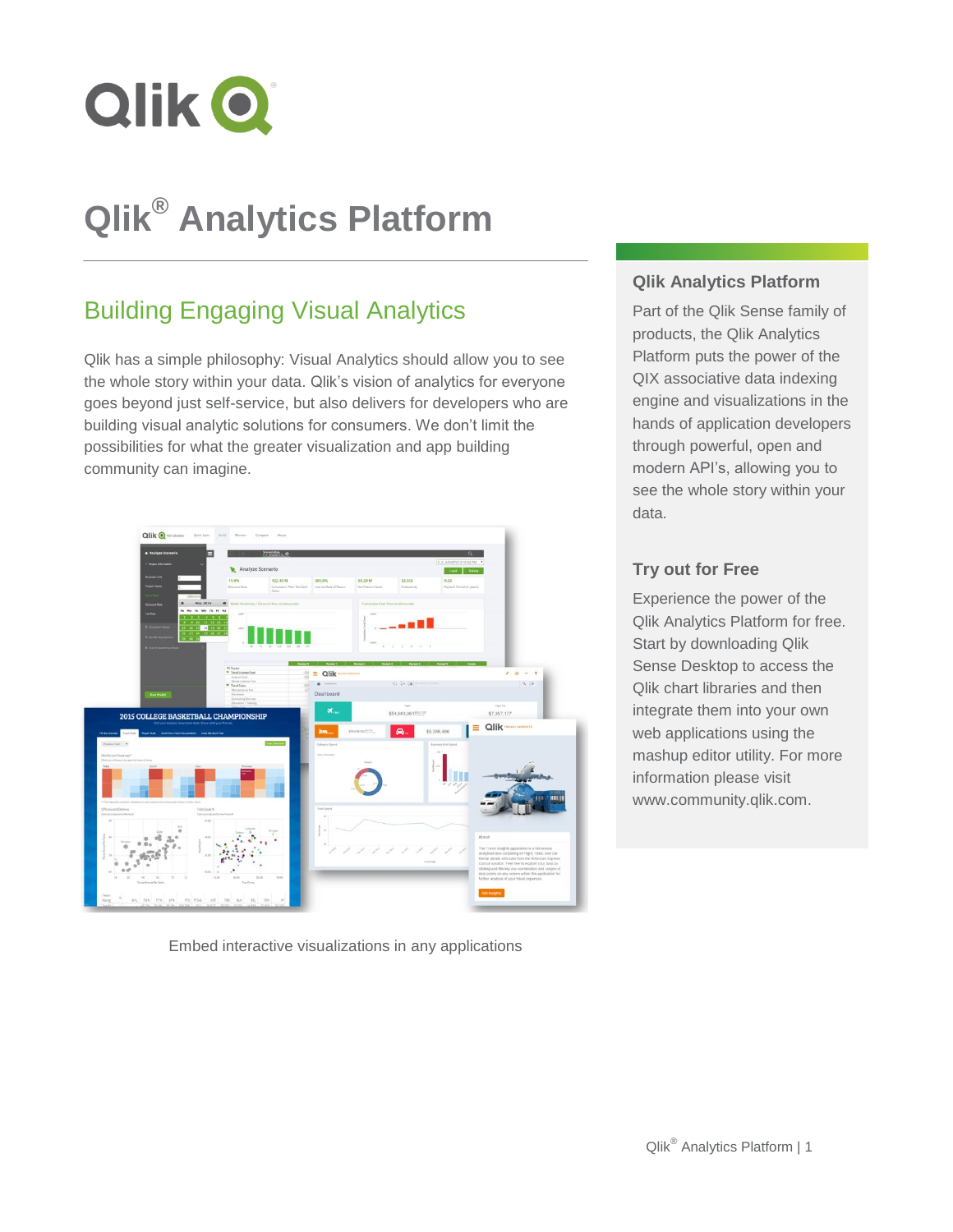# **Delighting Developers**

### **Modern and Open APIs**

The Qlik Analytics Platform APIs were built using modern standards, which are designed to work with the most up-to-date web technologies that exist today. You will have access to a set of industry standard, open, and modern programming interfaces like JavaScript, HTML5, css3 and Node, which allow you to easily create and integrate visual analytics into any application.

# **Direct Access to QIX Engine**

The QIX data indexing engine is the second generation of the proven and patented engine technology that has powered Qlik products for the last decade. It provides associative data indexing and dynamic calculations that empower people to naturally explore data, allowing them to see the whole story. Associative data indexing exposes relationships in complex, multi-source data sets that would otherwise be hidden in hierarchical or query-based approaches.

The Qlik Analytics Platform is designed for application developers to allow them to easily and with great flexibility embed Qlik's powerful visual analytics capabilities right into their own applications. These can be as simple as web mashups containing just a few charts or much more complex integrated web applications or on-device applications.



**Embedded Analytics** 

Use latest technology and utilize the power of QIX engine

The Qlik Analytics Platform has been designed to accommodate the need for embedded analytics, anywhere. By directly accessing the same market leading associative in-memory engine (the QIX Engine) that is used by all Qlik analytics products, developers have greater flexibility to build the exact solutions they need. This is accomplished through a series of modern, open and standard API's such as the Mashup API, Extensions API, Engine API and backend management APIs.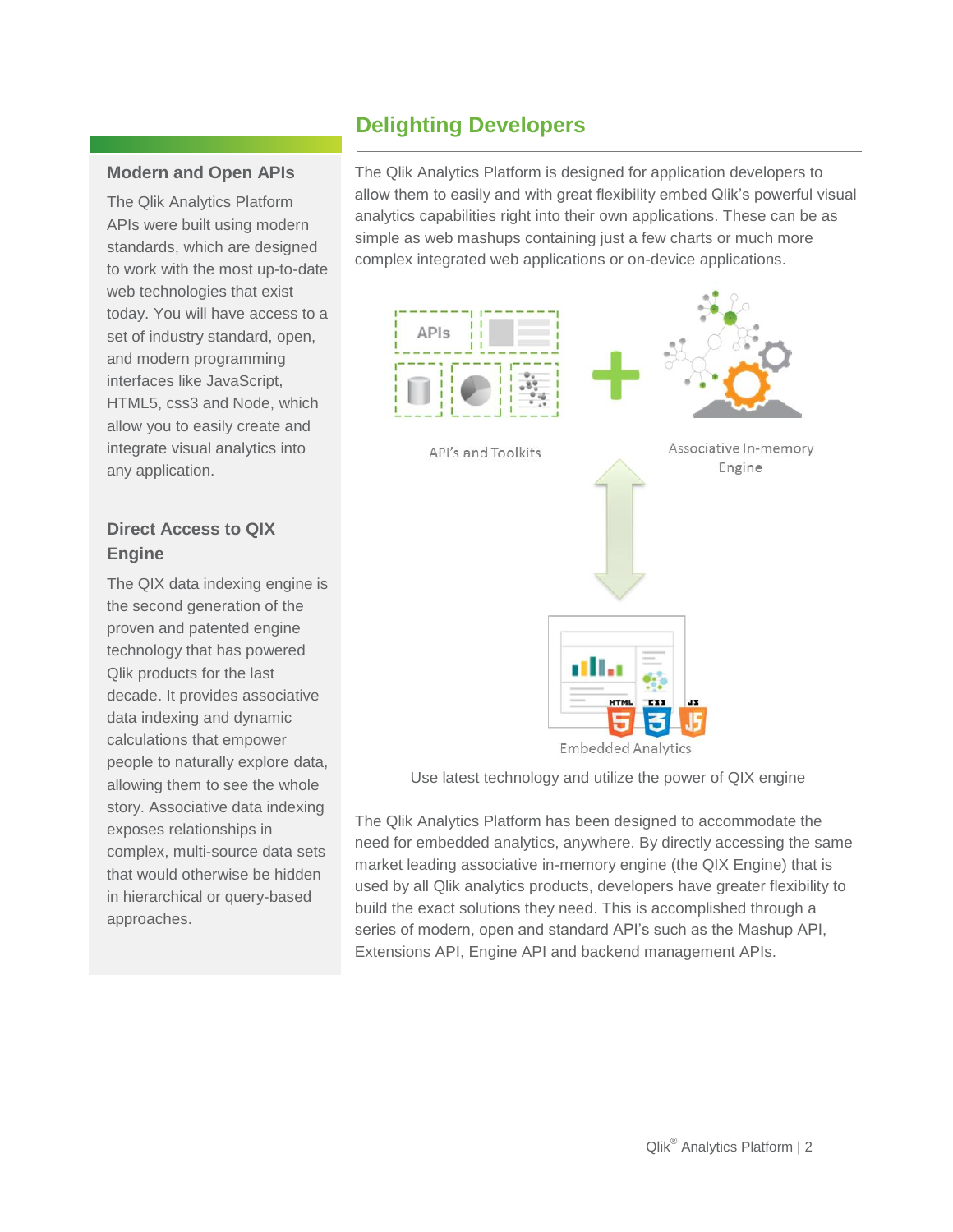# **Delivering for OEM's**

Software solution providers are able to achieve a strong competitive advantage in their marketplaces by being able to provide their customers with beautiful visual analytics within their solutions, right at the point of decision.



Access the full Qlik Chart library

The Qlik Analytics Platform enables these OEM (Original Equipment Manufacturer) partners to take full advantage of the QIX associative engine, compelling visualizations and APIs to easily built visual analytics capabilities right into their solutions, providing maximum value to their customers.

Embed Visual Analytics anytime, anywhere

### **Visualization Technology**

Take advantage of Qlik's unique visualization technology like:

- Responsive design
- Progressive disclosure
- Big Data visualization
- Mobile-ready & Touchready
- **Mapping**
- **Smart Coloring**

## **Flexible Licensing**

The Qlik Analytics Platform offers both a capacity and a consumption-based licensing approach, allowing OEM's to choose the licensing that most suits their needs and allow them to scale in a predictable and understandable manner.